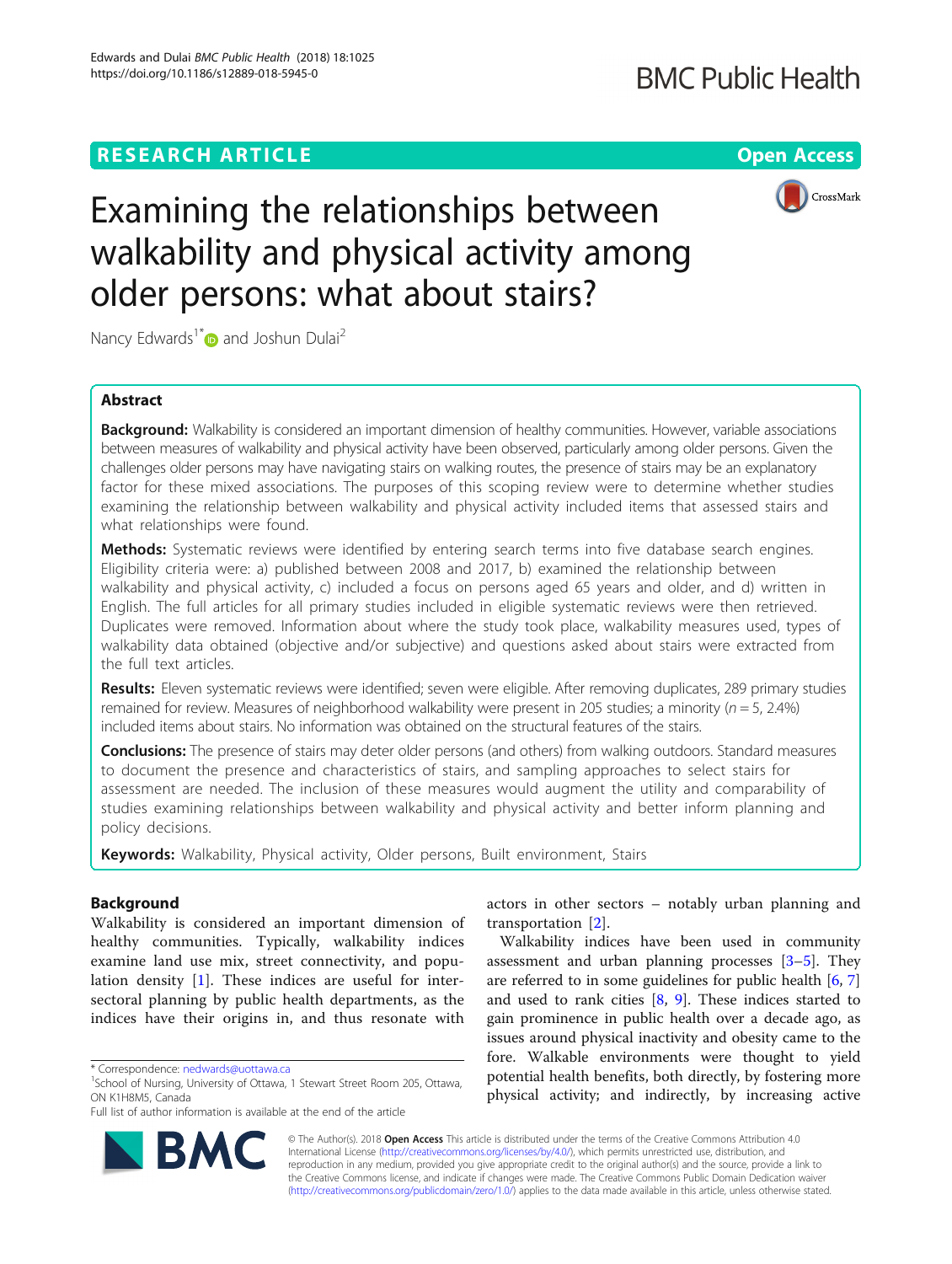transportation and reducing urban air pollution. More walkable neighbourhoods have also been associated with stronger neighbourhood cohesion and connectedness  $[10]$  $[10]$ , less social isolation  $[11]$ , and less crime  $[12]$  $[12]$ . Yet, there are some concerns about walkability as a construct, particularly as it applies to older persons (defined as adults aged 65 years and older for the remainder of this article). Van Cauwenberg et al. [[13](#page-8-0)] contrasted the relationships found between the built environment and physical activity among children and younger adults versus older persons. They described the latter association as weaker and more variable and suggested that more detailed assessments of the physical environment are required to better understand its relationship with physical activity among older persons. While environmental features such as walkability, street connectivity, sidewalk coverage, and esthetics were assessed in many of their 31 included studies, there was only a single mention of stairs in their review. Stairs may be a pertinent environmental feature, and especially for older persons, because difficulty navigating stairs is often described as an impediment by those experiencing mobility limitations [\[14](#page-9-0)–[16\]](#page-9-0). Walking for leisure is a common form of physical activity among older adults [[17\]](#page-9-0) and thus encountering stairs along a walking route may be particularly troublesome for this population. In addition, reports of and checklists to guide the development of age-friendly neighbourhoods and cities stress the importance of designing safe stairs along with other features of the built environment such as curbs, benches, and lighting [\[18](#page-9-0), [19\]](#page-9-0). However, it is indoor [\[20](#page-9-0), [21\]](#page-9-0) and outdoor stairs [[22](#page-9-0), [23](#page-9-0)], rather than the latter features that are associated with a high incidence of injurious falls among older persons. Furthermore, a fear of falling may limit physical activity in this age group [\[24](#page-9-0)–[26\]](#page-9-0).

There are a number of plausible explanations for the differences van Cauwenberg et al. [\[13](#page-8-0)] reported regarding relationships between the built environment and walkability in younger versus older populations. First, geographic measures may fail to capture local variations in environmental characteristics, which influence how and whether older persons are able to or choose to navigate their outdoor environment. Feuillet et al. [[27](#page-9-0)] explored this in their study of spatial heterogeneity and active commuting in Paris. They concluded that socio-ecological measures need to be area specific. Pliakas et al. [[28](#page-9-0)] compared foot-based street audits, virtual street audits and routinely collected data, noting the varying spatial scales depicted by the three methods. Similarly, in a review article, Rollings et al. [\[29](#page-9-0)] identified the importance of using the appropriate spatial scale in combination with physical measures of neighbourhoods that might moderate or mediate relationships between the neighbourhood environment and health. Second, subjective perceptions and objective measures of environmental characteristics yield different insights into what influences behaviours [\[29](#page-9-0)–[32\]](#page-9-0). Subjective perceptions take into account one's ease or difficulty in navigating the environment based on various personal attributes: physical, social or mental health; fear of falling; one's confidence in being able to navigate the environment and one's perspective of potential benefits. In Orstad's review [[32](#page-9-0)], comparing objective versus subjective measures, authors concluded that "the perceived neighborhood environment and objectively measured neighborhood environment are related but distinct constructs" and this distinction "accounts for unique variance in physical activity". Third, the person-environment fit hypothesis [[1,](#page-8-0) [33](#page-9-0), [34](#page-9-0)] suggests that built environmental characteristics such as physical obstacles interact with physical limitations such as chronic disease or mobility restrictions  $[13]$  $[13]$ ; to affect the relationships between walkability and health status.

Authors looking at relationships between walkability or the built environment and physical activity have taken some of these factors into account. For example, some have adjusted for confounders such as physical ability, socio-economic status (SES) [[29,](#page-9-0) [35\]](#page-9-0), age and gender [[13\]](#page-8-0) while others have added measures of environmental enablers or barriers for more robust covariate analyses [[1\]](#page-8-0). Other authors [[30](#page-9-0)] have provided solid methodological critiques of literature examining relationships between the built environment and physical activity. However, our preliminary examination of the afore-mentioned studies indicated that stairs on walking paths were not described as environmental factors, despite the fact that stairs are often described as a navigational challenge for older persons [[36\]](#page-9-0).

Therefore, the purposes of this scoping review were to determine whether studies examining the relationship between walkability and physical activity included items that assessed stairs and what relationships were found.

# Methods

## Literature search

We followed those guidelines in the PRISMA (Preferred Reporting Items for Systematic Review and Meta-Analysis) statement  $[37]$  $[37]$  that were pertinent to a scoping review. We used a two-step process to identify articles, starting with systematic reviews and then primary studies included in those reviews. Our focus was on systematic reviews conducted in the last decade. First, we identified all systematic reviews by entering the search terms "walkability", "physical activity", and "systematic review" or "review" into the following database search engines: PubMed, CINAHL, and OVID (Medline, EMbase, PsycINFO) databases. Reviews were included if they were published within the last 10 years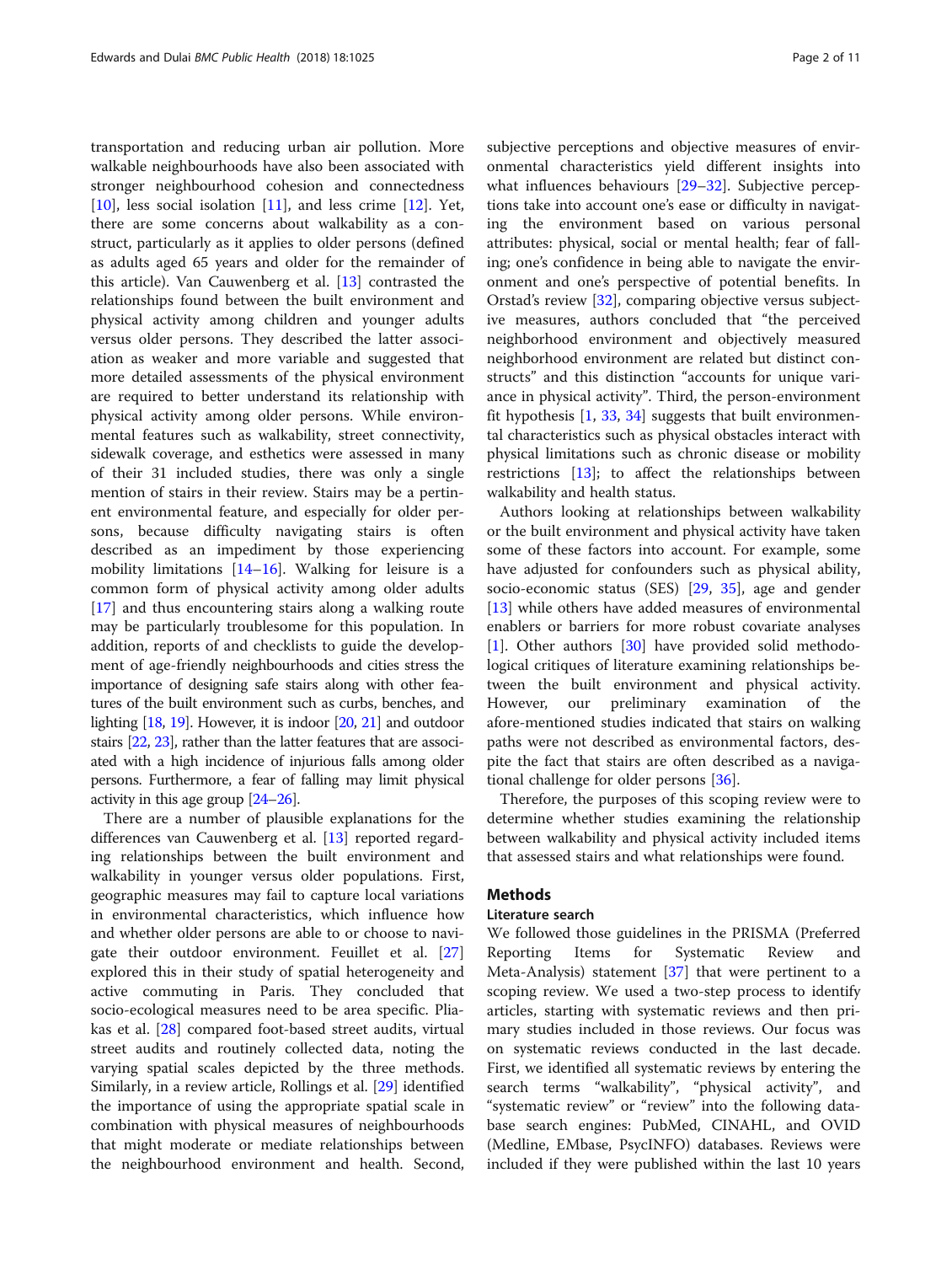(2008–2017), examined the relationship between walkability and physical activity, included a focus on older persons, and were written in English. Eligibility was assessed by reviewing titles and abstracts. Eleven reviews were retrieved; seven were deemed eligible after review by both authors. Primary eligible studies included in each review (regardless of their publication date) were then identified by reviewing tables and supplementary materials of said reviews. Duplicates were removed by examining titles and abstracts.

The full text of all primary studies were retrieved. When these published studies reported that data about walkability was obtained but information about the actual questionnaire, index or assessment tools used was missing, we attempted to retrieve this missing information from other supplementary sources using the search engines Google and Google Scholar.

Data extracted from systematic reviews were: author and year of publication; number of primary studies included; definition of walkability used; age criteria applied for inclusion of primary studies; whether or not a methodological quality assessment of primary studies was done; outcome variables assessed; main findings describing the relationships between walkability and physical activity; any mention of geographic location (i.e., urban, rural, etc.) or terrain (i.e. slopes, hills, etc.); and any mention of stairs in methods, results or discussion sections. Data extracted from primary studies included: author and year of publication, country (ies) where study undertaken, age of participants, walkability measure included (yes or no), walkability measure used, type of walkability data obtained (objective and/or subjective), and stairs (defined as 2 or more steps) assessed in the study (yes or no and description of measure). Subjective measures of walkability were defined as those for which participants were asked to provide their own perceptions of neighbourhood walkability. Objective measures were defined as those for which the researchers determined the walkability of neighbourhoods using information from external sources (for example, Geographic Information Systems). For some primary studies, supplementary documents were reviewed to determine the type of walkability measure (objective or subjective) and whether or not stairs were assessed. When walkability measures could not be retrieved or were not available in English, responses to the foregoing were categorized as not available.

# Results

The number of articles identified, retrieved and deemed eligible through our search strategy is shown in Fig. [1](#page-3-0). The seven eligible systematic reviews yielded 289 primary studies (after duplicates were removed), which had been undertaken in over 33 countries (See Table [1](#page-4-0) and,

Additional file [1](#page-8-0): Table S1). Just over two thirds ( $n = 205$ , 70.9%) of these primary studies included a measure of walkability.

Two reviews focused solely on older persons [[38,](#page-9-0) [39](#page-9-0)], three reviews included younger adults [\[30,](#page-9-0) [40](#page-9-0), [41](#page-9-0)], while the remaining two reviews did not use age as an eligibility criterion [[42,](#page-9-0) [43\]](#page-9-0). Four reviews assessed the quality of primary studies [[30,](#page-9-0) [38](#page-9-0), [39,](#page-9-0) [41\]](#page-9-0). Three of the seven reviews provided an explicit definition for walkability [[38,](#page-9-0) [42](#page-9-0), [43](#page-9-0)]. All of these definitions incorporated land use mix diversity, street connectivity, and residential density as definitional components. All reviews reported on the types of walkability measures used as well as other environmental features recorded in primary studies. All described associations found between walkability and physical activity, although there was considerable variation in how authors examined similarities and/or inconsistencies in findings among primary studies. None of the reviews provided any mention of stairs in their methods, results or discussion sections.

Five of the seven reviews also referred to the geographic location and terrain in some of the primary studies they examined [[38](#page-9-0)–[40](#page-9-0), [42](#page-9-0)]. With regards to geographic location, urbanization was a variable for Van Holle et al. [[40\]](#page-9-0) and comparisons of urban settings versus rural settings were examined by Barnett and Cerin [[38,](#page-9-0) [39](#page-9-0)]. In addition, two primary studies examined by McCormack [[42](#page-9-0)] focused on urban vs suburban comparisons [\[44](#page-9-0), [45\]](#page-9-0) whereas participants in all the studies examined by Grasser et al. lived in urban and/or suburban environments [\[30](#page-9-0)]. With regards to geographic terrain, "hilliness" was a variable of interest in Van Holle et al. [\[40](#page-9-0)] while Cerin [\[39](#page-9-0)] looked at sloping streets as a moderator between physical environmental correlates of active travel in older adults. Topography was included as part of a neighbourhood pedestrian environment score in a study examined by McCormack et al. [[46\]](#page-9-0) and the absence of physical environmental barriers, such as hills, was examined by Barnett et al. in their review [[38](#page-9-0)]. In the background for their paper, Barnett et al. also described physically-challenging environments as those that included inclines and uneven surfaces. In addition, Tanaka et al. [[47\]](#page-9-0) compared the physical activity of community-dwelling older women living in sloped versus non-sloped environments.

A couple of findings stand out from these reviews. First, there were more consistent and positive relationships reported between walkability and physical activity than between walkability and either active transportation or health status. For example, Grasser et al. [[30](#page-9-0)] reported that the walkability measures of gross population density, housing unit density, and intersection density were consistently associated with more walking among participants. However, associations between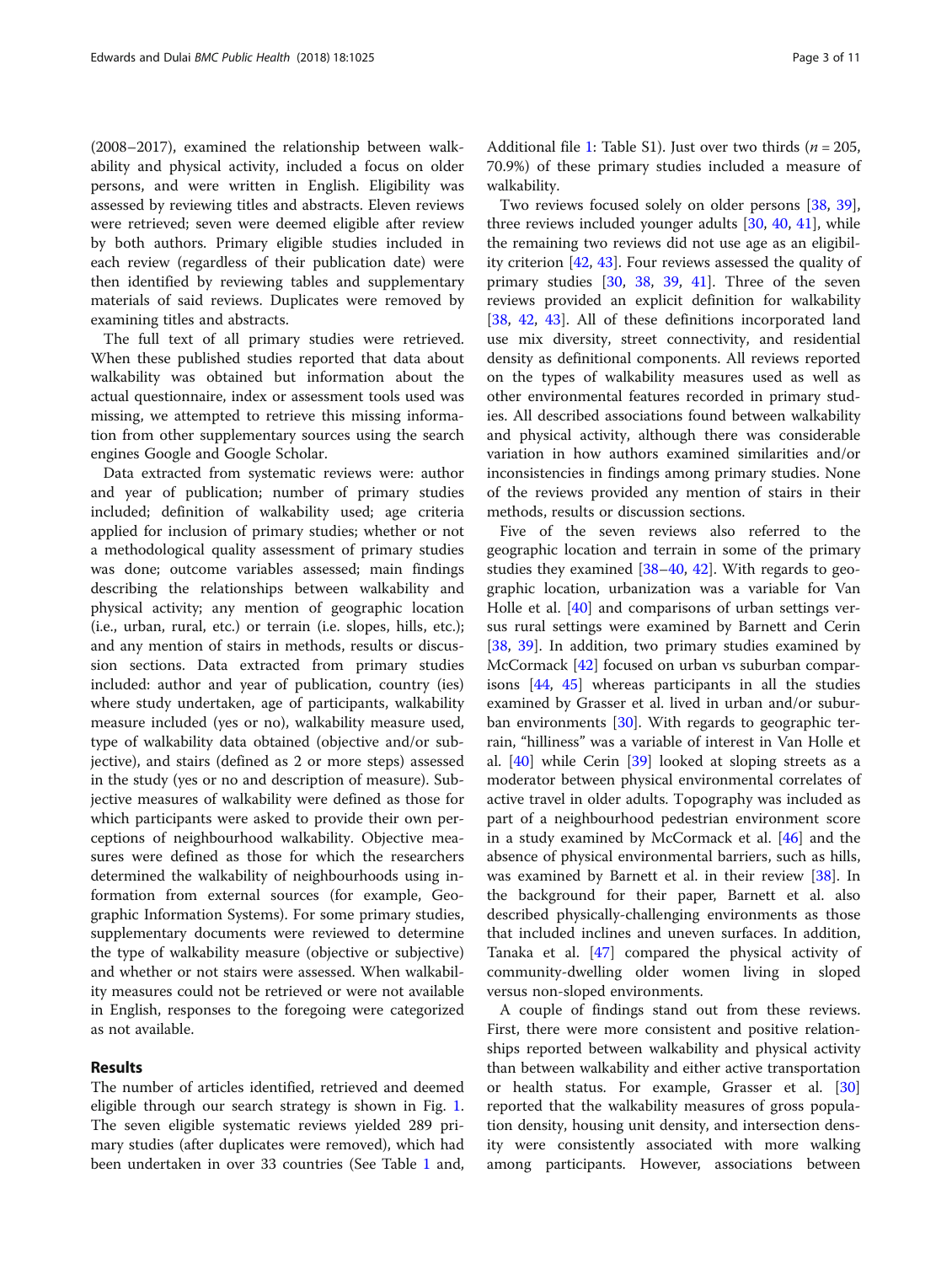<span id="page-3-0"></span>

connectivity measures and walking for transport were inconsistent. They concluded that the weak and inconsistent correlations between walkability and physical activity for active transport were due to study design (most studies were cross-sectional) and the quality of publications (most were rated as low or fair quality). Second, there were no obvious patterns across reviews in either the moderating variables described and/or in their moderating effects. For example, in the systematic review by Cerin et al. [[39](#page-9-0)], there were no significant

moderating effects for age, driving status, area-level household income, area-level SES, traffic safety, pedestrian safety, and crime safety between walkability and (total) walking. Barnett et al. [[38](#page-9-0)] identified 16 moderators in their review of 39 articles. They found inconsistencies in the direction of effects in significant interaction terms.

The majority of the primary studies examined by these reviews included older persons as participants (247/289, 85.4%) with over a quarter of these studies focusing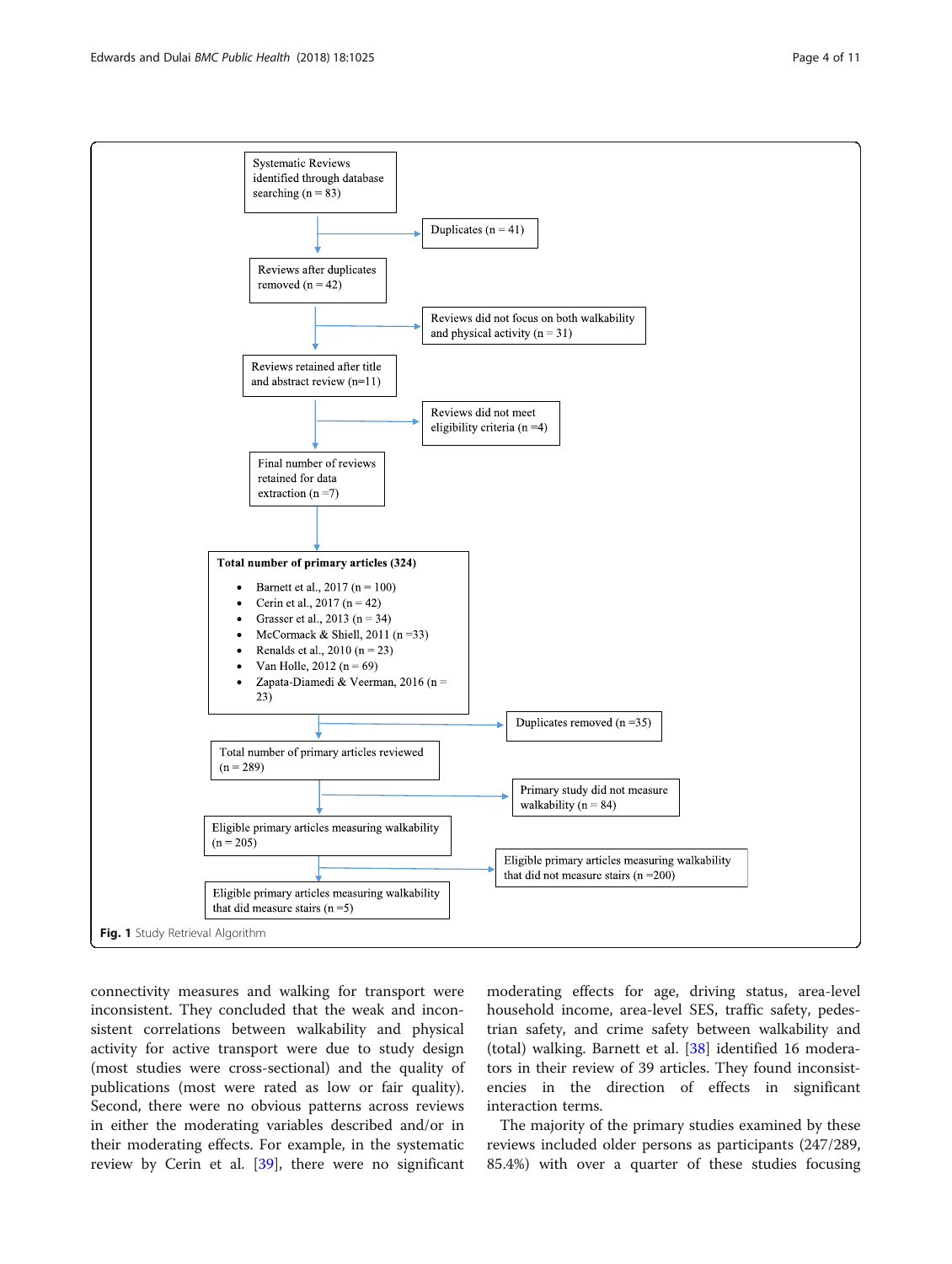<span id="page-4-0"></span>

|                                                |               |                        |                                            |               |                                           | Table 1 Summary of systematic reviews on walkability and physical activity included                                                                                                                                                                  |                                                                                                                                                                                                                                                                                                                                                                                                         |
|------------------------------------------------|---------------|------------------------|--------------------------------------------|---------------|-------------------------------------------|------------------------------------------------------------------------------------------------------------------------------------------------------------------------------------------------------------------------------------------------------|---------------------------------------------------------------------------------------------------------------------------------------------------------------------------------------------------------------------------------------------------------------------------------------------------------------------------------------------------------------------------------------------------------|
| $\odot$<br>Author<br>(Year)                    |               | Walkability<br>Defined | Age Was a<br>Eligibility<br>Criterion<br>đ |               | Primary Studies<br>Quality of<br>Assessed | Methodological Outcome Variables                                                                                                                                                                                                                     | Findings of Interest                                                                                                                                                                                                                                                                                                                                                                                    |
|                                                | $\frac{1}{2}$ | Yes                    | No Yes                                     | $\frac{1}{2}$ | Yes                                       |                                                                                                                                                                                                                                                      |                                                                                                                                                                                                                                                                                                                                                                                                         |
| Barnett et al<br>$(2017)$ [38]                 |               |                        | $\sqrt{65}$                                |               |                                           | Total physical activity and total walking                                                                                                                                                                                                            | Neighbourhood walkability was positively associated with<br>older persons' total physical activity and total walking.                                                                                                                                                                                                                                                                                   |
| $(2017)$ [39]<br>Cerin et al                   |               |                        | $\frac{1}{65}$                             |               |                                           | and cycling for transport, & all active travel outcomes combined)<br>Active travel (total walking for transport, within-neighbourhood<br>walking for transport, cycling for transport, combined walking                                              | with walking and cycling combined, but not associated<br>total walking and all active travel, positively associated<br>Walkability was significantly positively associated with<br>with cycling for transport.                                                                                                                                                                                          |
| Grasser et al<br>$(2013)$ [30]                 |               |                        |                                            |               |                                           | Walking and cycling for transport, overall active transportation,<br>and weight-related measures                                                                                                                                                     | Walkability measures were consistently positively associated<br>overall active transportation and weight-related measures<br>with walking in studies examined. Correlations between<br>were weak.                                                                                                                                                                                                       |
| McCormack & Shiell (2011)<br>[42]              |               |                        |                                            |               |                                           | Physical activity                                                                                                                                                                                                                                    | ability) were consistently positively associated with physical<br>Walkability indices and land-use mix (a component of walk<br>activity, after controlling for neighbourhood self-selection.                                                                                                                                                                                                            |
| Renalds et al<br>$(2010)$ $[43]$               |               |                        |                                            |               |                                           | Health (physical activity, obesity and overweight, social capital,<br>and mental health)                                                                                                                                                             | More walkable neighbourhoods were associated with higher<br>levels of physical activity among residents.                                                                                                                                                                                                                                                                                                |
| $(2012)$ $[40]$<br>Van Holle                   |               |                        | $\frac{1}{65}$                             |               |                                           | Physical activity domains: total physical activity, leisure-time physical<br>cycling, active transportation in general, transportation walking, and<br>activity, total walking and/or cycling, recreational walking and/or<br>transportation cycling | Overall walkability was positively associated with total physical<br>leisure time physical activity. There weren't enough studies to<br>activity, transportation walking, and transportation cycling<br>across studies. It was not associated with recreational or<br>walkability with total walking/cycling or general active<br>make any conclusions about the relationship between<br>transportation |
| Diomedi &<br>(2016) [41]<br>Veerman<br>Zapata- |               |                        | $\sum_{+}^{\infty}$                        |               |                                           | Physical activity                                                                                                                                                                                                                                    | and transport-related and total physical activity than between<br>walkability overall. Stronger associations between walkability<br>Strong positive associations between physical activity and<br>walkability and recreational physical activity.                                                                                                                                                       |
|                                                |               |                        |                                            |               |                                           |                                                                                                                                                                                                                                                      |                                                                                                                                                                                                                                                                                                                                                                                                         |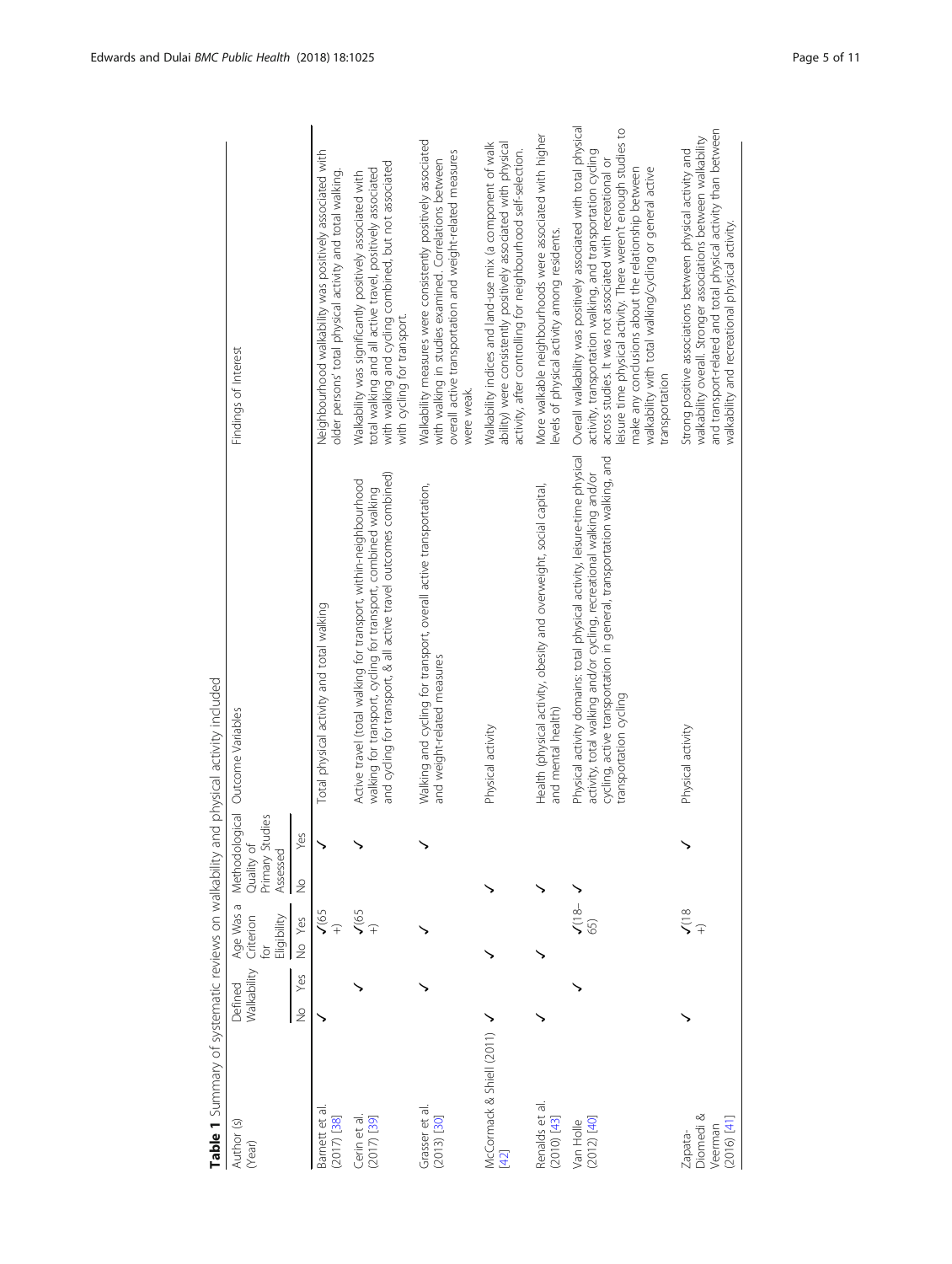exclusively on this population (71/247, 28.7%). Only 4.5% (13/289) of the primary studies did not include older adults as participants, with the inclusion of older adults in the remaining studies (30/289, 10.4%) being difficult to confirm.

Among the 205 primary studies that included a measure of walkability, 14 different standard measures that directly or indirectly assess walkability were described (See Table 2). Authors of 45 studies (22.0%) reported developing their own questionnaire items or indices of walkability; 32 of these authors exclusively used these non-standard measures to assess walkability. The most commonly used source of walkability data was a geographic information system (GIS); 110 studies (53.7%) reported this type of objective data source. The second most commonly used measure was the Neighborhood Environment Walkability Scale (NEWS) with 51 (24.9%) articles citing this subjective measure.

Only four authors reporting on five studies (2.4% of the 205 primary studies with walkability indices) included any questions about stairs [[48](#page-9-0)–[52](#page-9-0)]. As shown in Table [3,](#page-6-0) these questions were very limited in scope and variable in content. One author asked about stairs at work [\[48\]](#page-9-0), another about stairs in the neighbourhood [\[51](#page-9-0)], and the others about stairs outside their building [[50](#page-9-0)] or at their entrance [[52](#page-9-0)]. Only two of these studies differentiated between indoor and outdoor stairs [[50,](#page-9-0) [52\]](#page-9-0); a third study focused

exclusively on outdoor stairs [[51](#page-9-0)], while the remaining two studies did not include this information. All of these studies simply inquired about the presence or absence of stairs. None of these authors measured any structural features of stairs such as their dimensions, or the presence of handrails. In two studies, respondents were asked whether they considered stairs at the workplace to be safe, pleasant or accessible  $[48, 49]$  $[48, 49]$  $[48, 49]$  $[48, 49]$  $[48, 49]$ . Four of the five studies were undertaken exclusively in urban settings. Three of the five studies included a measure of terrain (slope and curved pathways).

Three of the four authors included their measures of stairs in the analysis of physical activity patterns. Composite variables, which included the items on stairs, were developed by Tsai et al. [[52](#page-9-0)] and De Bourdeaudhuij et al. [\[48](#page-9-0)]. Tsai et al. [\[52\]](#page-9-0) grouped the presence of indoor/outdoor stairs with other environmental barriers (no elevators, heavy doors, slippery floor, and inadequate lighting) to create a variable termed as "entrance". Participants who reported an "entrance" barrier had a significantly higher odds of engaging in low or moderate amounts versus high amounts of walking for errands than those who reported no "entrance" barrier. A stratified analysis showed that this negative association was only significant among those who lived alone. De Bourdeaudhuij et al. [[48\]](#page-9-0) included items on stairs in a composite measure of the participants' worksite

**Table 2** Measures of walkability: tools, indices and questionnaires and stair assessment

| Name/Type of walkability tool, index, or questionnaire ( $N = 15$ )         | Assesses Geographic<br>Terrain | Assesses<br><b>Stairs</b> | Number of Articles Using<br>This Measure (%) |
|-----------------------------------------------------------------------------|--------------------------------|---------------------------|----------------------------------------------|
| Audit of Physical Activity Resources for Seniors (APARS)                    | Yes                            | Yes                       | $1(0.5\%)$                                   |
| Geographic Information Systems (GIS)                                        | Yes <sup>1</sup>               | <b>No</b>                 | 110 (53.7%)                                  |
| International Physical Activity Questionnaire Environmental Module (IPAQ-E) | No                             | No                        | 5(2.4%)                                      |
| Neighborhood Brief Observation Tool                                         | No                             | No                        | $1(0.5\%)$                                   |
| Neighborhood Environment Walkability Scale (NEWS; all versions)             | Yes                            | No                        | 51 (24.9%)                                   |
| Neighborhood Open Space (NOS)                                               | No                             | No                        | 3(1.5%)                                      |
| Neighborhood Resident Survey                                                | No                             | <b>No</b>                 | $1(0.5\%)$                                   |
| Neighborhood Walking Questionnaire for Chinese Seniors (NWQ-CS)             | Yes                            | No                        | $4(2.0\%)$                                   |
| New Urbanism Index                                                          | No                             | <b>No</b>                 | $1(0.5\%)$                                   |
| Older Peoples Active Living (OPAL) questionnaire                            | <b>Unknown</b>                 | Unknown                   | 3(1.5%)                                      |
| Self-created items or indices on walkability                                | Yes <sup>a</sup>               | Yes <sup>a</sup>          | 45 (22.0%)                                   |
| (Street Smart) Walk Score                                                   | No                             | No                        | 5(2.4%)                                      |
| Systematic Pedestrian and Cycling Environment Scan (SPACES)                 | Yes                            | No                        | $1(0.5\%)$                                   |
| University of Miami Built Environment Coding System (UMBECS)                | <b>No</b>                      | <b>No</b>                 | $1(0.5\%)$                                   |
| Zhongshan Household Travel Survey (ZHTS)                                    | <b>Unknown</b>                 | Unknown                   | $1(0.5\%)$                                   |
| Total                                                                       | 6                              | 1 <sup>b</sup>            | 205 (100%) <sup>c</sup>                      |

<sup>a</sup>Refers to a broader set of walkability measures and thus some collect information on geographic terrain while others do not

bAPARS is the only walkability tool that that includes questions on stairs. However, in four other articles there were questions about stairs as survey items in their studies about walkability

c Since some studies used more than one type of walkability measure, the numbers and percentages add up to more than 205 and 100% respectively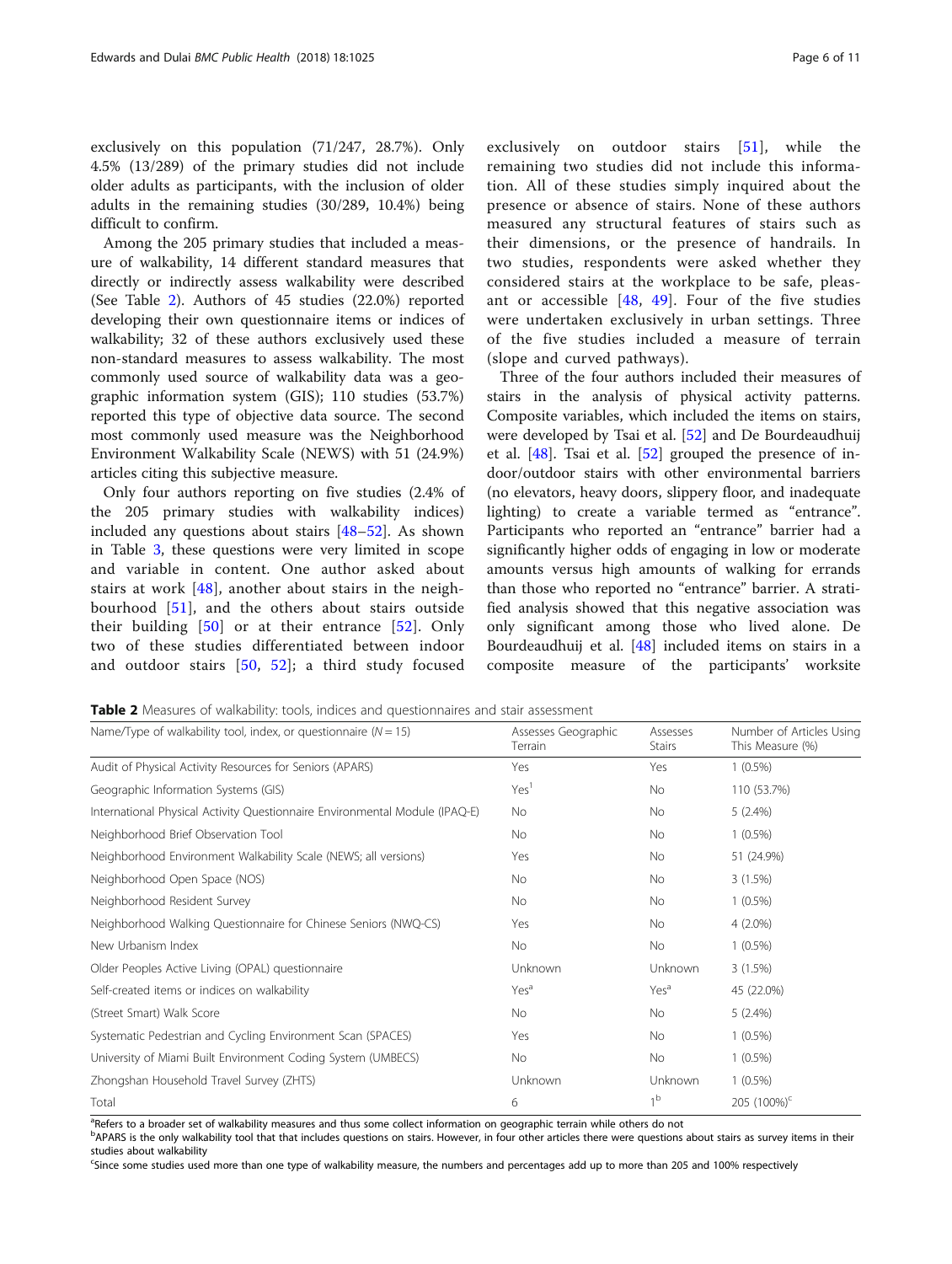|                                                                                   | $\bullet$ . $\bullet$ summary or receive matrices to a                                                                            |                                                                                                                         |                                                                         |                                                                          |                                                                                                                                                                                     |
|-----------------------------------------------------------------------------------|-----------------------------------------------------------------------------------------------------------------------------------|-------------------------------------------------------------------------------------------------------------------------|-------------------------------------------------------------------------|--------------------------------------------------------------------------|-------------------------------------------------------------------------------------------------------------------------------------------------------------------------------------|
| Articles That<br>Included Questions<br>on Stairs ( $n = 5$ )                      | Age of<br>Participants                                                                                                            | Geographic Location<br>& Terrain                                                                                        | Walkability<br>Measure Used                                             | Differentiated<br><b>Between</b><br>Indoor &<br>Outdoor<br><b>Stairs</b> | Question (s) on Stairs                                                                                                                                                              |
| De Bourdeaudhuij<br>et al. (2003) [48], De<br>Bourdeaudhuij<br>et al. (2005) [49] | 2003: $18-65^{\circ}$<br>2005: Sample 1:<br>Mean = $35.1$ (SD =<br>11.5); Sample 2:<br>Mean = $34.1$ (SD =<br>$12.3$ <sup>b</sup> | Urban (no information on<br>terrain)<br>Compared (city centre,<br>suburbs, & countryside); no<br>information on terrain | Self-created<br>items on<br>walkability                                 | N (both<br>papers)                                                       | "Are the stairs at your work accessible?<br>Safe? Pleasant?" (Y, N, NA)                                                                                                             |
| Kerr et al. (2011)<br>$[50]$                                                      | $66+$                                                                                                                             | Urban; Assessed curved<br>paths and path with<br>moderate slope                                                         | Audit of<br>Physical<br>Activity<br>Resources for<br>Seniors<br>(APARS) | Y                                                                        | "Outside stairways (not from building)"<br>(Y/N)<br>"> 2 staircase" $(Y/N)$ ,<br>"> 1 staircase visible from main entrance"<br>(Y/N)                                                |
| Koh et al. (2015)<br>$[51]$                                                       | $65+$                                                                                                                             | Urban; Assessed slopes<br>in neighborhood                                                                               | Self-created<br>items on<br>walkability                                 | N (appears to<br>focus on outdoor<br>stairs only)                        | "There are few stairs/slopes in my<br>neighbourhood" ["Strongly disagree" to<br>"Strongly agree" (4-point scale)]                                                                   |
| Tsai et al. (2013)<br>$[52]$                                                      | $75 - 81$                                                                                                                         | Urban; Terrain was one<br>variable they looked at<br>(defined as hilly terrain and<br>poor street conditions)           | Self-created<br>items on<br>walkability                                 | Y                                                                        | Survey questions not written out in<br>article but they asked about<br>environmental mobility barriers which<br>includes presence of outdoor or indoor<br>stairs in entrances (Y/N) |

<span id="page-6-0"></span>Table 3 Summary of Articles That Assessed Stairs

<sup>a</sup>Note that older persons made up a small portion of this sample

<sup>b</sup>Age range was not specified in the article

environment, but the majority of their participants were not seniors. This worksite environment variable was significantly positively associated with vigorous physical activity in women and with walking in men. In their 2005 study, they compared environmental correlates of physical activity between Portuguese and Belgian adults. However, the worksite environment was not significantly correlated with physical activity in either group in this more recent study. In the Kerr et al. [[50](#page-9-0)] study of 147 older persons, authors reported a significant positive correlation between the presence of outside stairways and amount of sedentary time.

# **Discussion**

This is the first review to describe the inclusion of stair measures in studies examining the relationship between walkability and physical activity. Given the omnipresence of stairs in outdoor environments, the challenges reported by older persons in safely navigating stairs [[14,](#page-9-0) [53,](#page-9-0) [54\]](#page-9-0) and the variability in stair design (particularly in the less regulated outdoor environment), it was surprising to see how infrequently authors reported any measures of stairs. While measures of grades or slopes, sidewalk curbs, uneven surfaces and ramps, were included in a number of walkability indices, the presence or absence of stairs and descriptions of stair features were absent from 97.6% of the primary studies. Variables to capture structural features of stairs such as handrail

dimensions, tread width, stair height, or the number of stairs in a run, were entirely missing from this literature. These results are also intriguing because stairs have been identified as a specific environmental attribute that can be used to enhance the benefits of physical activity if an appropriate level of environmental press is achieved. That is, an older person's environment poses enough challenges for them to maximize physical activity benefits, but not so much so that it leads them to incur negative outcomes [[9\]](#page-8-0).

None of the commonly used walkability scales integrated items on stairs. It may be that stairs have been excluded from these scales because authors have relied heavily on accessible data such as urban design data commonly used in geographic information systems rather than data used to assess smaller-scale characteristics [\[55](#page-9-0)]. Additionally, it can be argued that city planners are most concerned with sidewalks, curbs, cross-walks and other features of walking routes that are within their mandate to modify or control. Steps and stairs to the entrances of homes and buildings are more likely to be located on private rather than public property and therefore fall outside the responsibility of these public authorities. However, regardless of their location, steps and stairs that are part of a walking route must be taken into account if we are going to better understand the relationships between walking, physical activity and the built environment among older persons.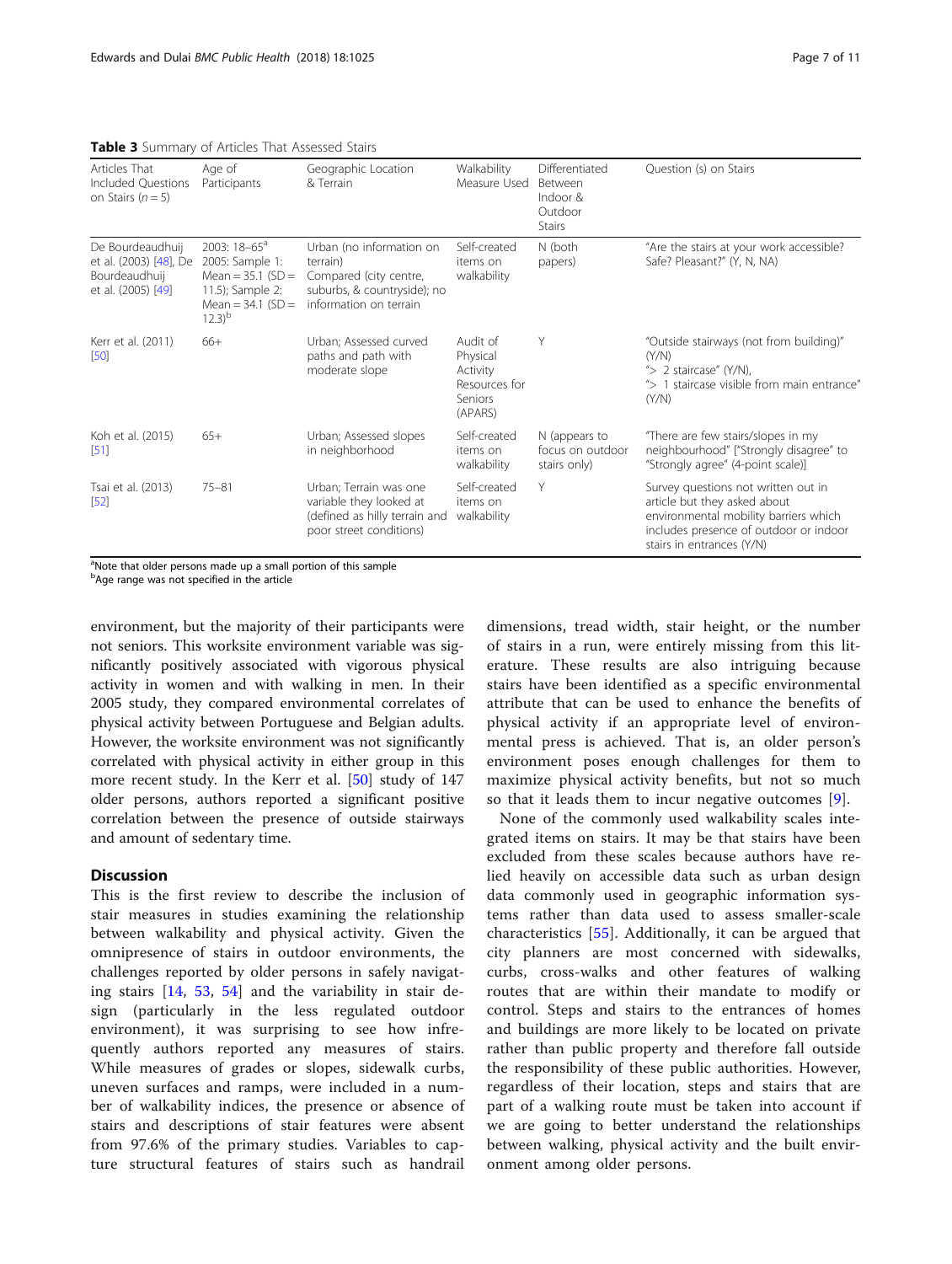Our observation of an abundance of objective measures of walkability is consistent with the findings of Mackenbach et al. [[56](#page-9-0)], who examined relationships between environmental factors and obesity. Only 17 of the 92 studies included in their review used a combination of objective and subjective measures. Given the known relationships between fear of falling and physical activity among older persons, a combination of subjective and objective measures is important to consider in developing items related to stair use.

A number of authors [\[13,](#page-8-0) [56](#page-9-0)–[59\]](#page-10-0) have called for standardized environmental measures given the challenges of making comparisons across studies when there is such substantial variability in measures used. We purport that researchers whose knowledge translation aims are to improve the walkability of neighbourhoods must include measures of stairs. An ad hoc approach to such measurement would be unhelpful. Comparable measures of stairs are needed to advance both research on walkability as well as to inform programs and policies that aim to improve these structures in our communities [[60\]](#page-10-0). Design standards (e.g. U.S. ADA Stair and Handrail Design Specifications) and ergonomic studies that examine the relationships between structural features of stairs and kinematic measures [[36](#page-9-0), [61](#page-10-0)–[63\]](#page-10-0) provide an important starting point to identify the specific features of stairs that should be measured. There are also useful performance measures that assess actual ability to climb stairs (e.g. timed stair climb [\[64\]](#page-10-0)); and behavioural measures that assess perceived ability to climb stairs (e.g. falls efficacy [[65\]](#page-10-0)). Augmenting walkability studies with these measures would help to further elucidate the relationships between walkability and physical activity.

Spatial heterogeneity in sampling physical attributes of the environment is a related, and thorny issue [\[27](#page-9-0)]. Pre-existing spatial boundaries have often been used to define sampling units but these boundaries do not necessarily demarcate preferred walking routes [[55](#page-9-0), [66](#page-10-0)]. There are new sampling strategies being proposed that could inform approaches for sampling stairs on walking routes. For instance, Milton et al. [[66](#page-10-0)] describe a qualitative approach to define spatial units, noting that spatial units that are convenient for the purposes of sampling (e.g. administrative units, census tract enumeration areas etc.) may not reflect patterns of social interactions, service utilization or preferred walking routes among older persons. Their novel use of geographic information systems to map the actual walking routes of older persons, provides an interesting approach that could be applied to studies of walkability, physical activity and stairs; to identify which stairs are avoided and/or frequently traversed by older persons in comparison with younger persons in their neighbourhood. These might also be used to consistently document the slope or other features of the terrain, which may also affect walkability. Additionally, advances in creating navigational systems for those with visual impairments [\[67](#page-10-0)] that integrate geographic information systems data with information about visual landmarks captured by hand-held cameras, can be used to re-examine whether and how stairs feature in walking routes and subsequently, to guide sampling approaches.

The inclusion of stair measures in studies examining the relationships between walkability and physical activity, is arguably pertinent for all age groups, but especially true for older persons, and would yield evidence needed by planners who are trying to optimize the built environment for all age groups. Including descriptors of stairs in studies of walkability and the physical environment is also germane to the introduction of more substantial universal access standards and legislation in many jurisdictions [[68](#page-10-0)–[71](#page-10-0)]. Furthermore, an aging population, the desire of older persons to age at home, and government policies to support older persons' independence and age-friendly communities, all provide an important impetus for work in this area.

The main limitation of this review is that we only looked at systematic reviews and primary studies examining the relationship between walkability and physical activity. The search terms "built environment" and "neighbourhood environment" were not used and may have yielded additional studies examining relationships between the outdoor physical environment and physical activity or obesity. Although we did not systematically identify reviews on these latter topics, we did a text search of 13 systematic reviews we have referred to in this manuscript that are in these other domains, and 6 reviews from a PubMed search that included the terms "built environment" and "neighbourhood environment", and noted a similar deficit. Only three of these 19 reviews included any mention of stairs. Van Cauwenberg et al. [[13\]](#page-8-0) noted that in one of the primary studies they included, there was a negative relationship between the objectively measured presence of slopes and/or stairs and the utility of a street section for transportation walking. Gray [\[31](#page-9-0)] outlined the principles of universal design. One of those principles, flexibility in use, was defined as an option for use of ramps, stairs, escalators, elevators, and lifts. Haselwandter [[72](#page-10-0)] described staircases as one feature of the built environment reporting that in one study they examined, older persons perceived the presence of outdoor stairs as a barrier to walking, with the inclusion of stair handrails as a facilitator for physical activity.

We did not extract information about the geography of the physical environment for primary studies (for example an urban, suburban or rural environment). While the presence of stairs and the terrain may vary in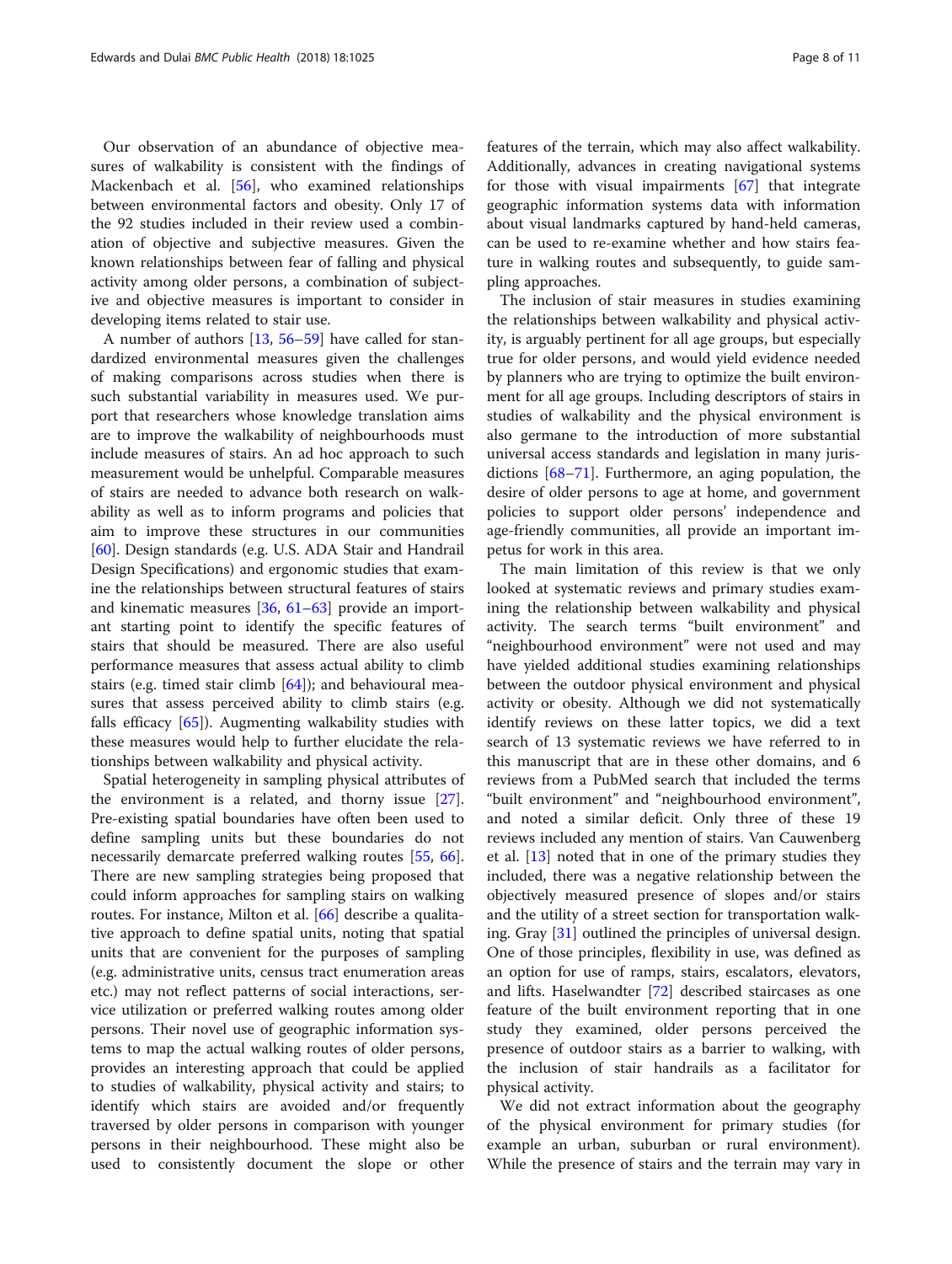<span id="page-8-0"></span>geographic locations, only five authors assessed stairs. Measures of stairs need to be added as a standard measure to walkability studies to allow an examination of interactions between stairs and geographic features of the environment in studies of walkability and physical activity among older persons.

# Conclusions

This scoping review demonstrates the lack of attention to an important feature of the outdoor built environment – stairs. Both structural (objective) and subjective (perception of user) measures of stairs need to be consistently used, and sampling strategies to select outdoor stairs for inclusion require development. These measures should be developed in consultation with diverse sectors that make planning and policy decisions influencing the built environment. Measures of walkability and sampling strategies for stairs must traverse the artificial public and private boundaries that fail to take into account the actual walking routes of older persons, which start from the doorstep of their residence. The addition of these measures would significantly augment the utility and comparability of studies examining relationships between walkability and physical activity.

# Additional file

[Additional file 1:](https://doi.org/10.1186/s12889-018-5945-0) Table S1. Summary of Walkability Measures and Stair Data Extracted from Primary Studies (Grouped by Systematic Reviews). (DOCX 118 kb)

#### **Abbreviations**

ANEWS: Abbreviated Neighborhood Environment Walkability Scale; APRARS: Audit of Physical Activity Resources for Seniors; GIS: Geographic Information Systems; IPAQ-E: International Physical Activity Questionnaire Environmental Module; NBOT: Neighborhood Brief Observation Tool; NEWS: Neighborhood Environment Walkability Scale; NOS: Neighborhood Open Space; NWQ-CS: Neighborhood Walking Questionnaire for Chinese Seniors; OPAL: Older Peoples Active Living; PRISMA: Preferred Reporting Items for Systematic Review and Meta-Analysis; SES: Socio-Economic Status; SPACES: Systematic Pedestrian and Cycling Environment Scan; UMBECS: University of Miami Built Environment Coding System; ZHTS: Zhongshan Household Travel Survey

#### Acknowledgements

The authors would like to acknowledge Ms. Yeonjung Yoo's contributions to article retrieval and manuscript formatting.

#### Funding

This research was carried out with funding support from the Canadian Institutes of Health Research, grant number 122510. The funding body played no role in the design of the study; in the collection, analysis and interpretation of the data; or in writing the manuscript.

#### Availability of data and materials

All data generated or analysed during this study are included in this published article.

#### Authors' contributions

The review was conceived and designed by NE. Both authors contributed to methodological refinements. JD conducted the search strategy, extracted data from articles, and prepared data tables, in consultation with NE. NE

wrote the first draft of the present manuscript. JD reviewed and provided comments that were incorporated into the final manuscript by NE. Both authors approve the final manuscript.

#### Ethics approval and consent to participate

Since this scoping review did not involve primary research or human subjects, no ethics approval or participant consent was required.

#### Consent for publication Not applicable.

### Competing interests

The authors declare that they have no competing interests.

## Publisher's Note

Springer Nature remains neutral with regard to jurisdictional claims in published maps and institutional affiliations.

#### Author details

<sup>1</sup>School of Nursing, University of Ottawa, 1 Stewart Street Room 205, Ottawa, ON K1H8M5, Canada. <sup>2</sup>School of Nursing, University of Ottawa, 1 Stewart Street, Room 127, Ottawa, ON K1N 7M9, Canada.

# Received: 9 February 2018 Accepted: 9 August 2018 Published online: 17 August 2018

#### References

- 1. Portegijs E, Keskinen KE, Tsai L-T, Rantanen T, Rantakokko M. Physical limitations, walkability, perceived environmental facilitators and physical activity of older adults in Finland. Int J Environ Res Public Health. 2017; 14:333.
- 2. Maghelal PK, Capp CJ. Walkability: a review of existing pedestrian indices. J Urban Reg Inf Syst Assoc. 2011;23:5–19.
- 3. City of Edmonton. Proposed walkability strategy. 2010. [https://www.](https://www.edmonton.ca/transportation/PDF/WalkabilityStrategy200909.pdf) [edmonton.ca/transportation/PDF/WalkabilityStrategy200909.pdf](https://www.edmonton.ca/transportation/PDF/WalkabilityStrategy200909.pdf). Accessed 5 Feb 2018.
- 4. Toronto Public Health. The walkable city: Neighborhood design and prefernces, travel choices and health. 2012. [https://www.toronto.ca/legdocs/](https://www.toronto.ca/legdocs/mmis/2012/hl/bgrd/backgroundfile-45934.pdf) [mmis/2012/hl/bgrd/backgroundfile-45934.pdf](https://www.toronto.ca/legdocs/mmis/2012/hl/bgrd/backgroundfile-45934.pdf). Accessed 5 Feb 2018.
- 5. Public Health Agency of Canada. The chief public health officer's report on the state of public health in Canada 2017: Designing healthy living 2017. [https://www.canada.ca/en/public-health/services/publications/chief-public](https://www.canada.ca/en/public-health/services/publications/chief-public-health-officer-reports-state-public-health-canada/2017-designing-healthy-living.html)[health-officer-reports-state-public-health-canada/2017-designing-healthy](https://www.canada.ca/en/public-health/services/publications/chief-public-health-officer-reports-state-public-health-canada/2017-designing-healthy-living.html)[living.html](https://www.canada.ca/en/public-health/services/publications/chief-public-health-officer-reports-state-public-health-canada/2017-designing-healthy-living.html). Accessed 3 Feb 2018.
- 6. Centers for Disease Control and Prevention. Walkability audit tool. 2015. [https://www.cdc.gov/physicalactivity/worksite-pa/pdf/walkability\\_audit\\_tool.](https://www.cdc.gov/physicalactivity/worksite-pa/pdf/walkability_audit_tool.pdf) [pdf](https://www.cdc.gov/physicalactivity/worksite-pa/pdf/walkability_audit_tool.pdf). Accessed 3 Feb 2018.
- 7. United States Department of Health and Human Services. Step it up! The surgeon general's call to action on walking and walkable communities. 2015. [https://www.surgeongeneral.gov/library/calls/walking-and-walkable](https://www.surgeongeneral.gov/library/calls/walking-and-walkable-communities/call-to-action-walking-and-walkable-communites.pdf)[communities/call-to-action-walking-and-walkable-communites.pdf](https://www.surgeongeneral.gov/library/calls/walking-and-walkable-communities/call-to-action-walking-and-walkable-communites.pdf). Accessed 3 Feb 2018.
- 8. City of Vancouver. Walking accessibility. [http://vancouver.ca/streets](http://vancouver.ca/streets-transportation/pedestrian-accessibility.aspx)[transportation/pedestrian-accessibility.aspx](http://vancouver.ca/streets-transportation/pedestrian-accessibility.aspx). Accessed 2 Feb 2018.
- 9. The Huffington Post B.C. Walk score names Vancouver as Canada's "Most walkable city." HuffPost Canada. 2013. [http://www.huffingtonpost.ca/](http://www.huffingtonpost.ca/2013/11/25/walkable-city-canada-vancouver_n_4340132.html) [2013/11/25/walkable-city-canada-vancouver\\_n\\_4340132.html.](http://www.huffingtonpost.ca/2013/11/25/walkable-city-canada-vancouver_n_4340132.html) Accessed 5 Feb 2018.
- 10. Beenackers MA, Kamphuis CBM, Mackenbach JP, Burdorf A, van Lenthe FJ. Why some walk and others don't: Exploring interactions of perceived safety and social neighborhood factors with psychosocial cognitions. Health Educ Res. 2013;28:220–33.
- 11. Leyden KM. Social capital and the built environment: the importance of walkable neighborhoods. Am J Public Health. 2003;93:1546–51.
- 12. Foster S, Knuiman M, Villanueva K, Wood L, Christian H, Giles-Corti B. Does walkable neighbourhood design influence the association between objective crime and walking? Int J Behav Nutr Phys Act. 2014;11:100.
- 13. Van Cauwenberg J, De Bourdeaudhuij I, De Meester F, Van Dyck D, Salmon J, Clarys P, et al. Relationship between the physical environment and physical activity in older adults: a systematic review. Health Place. 2011; 17:458–69.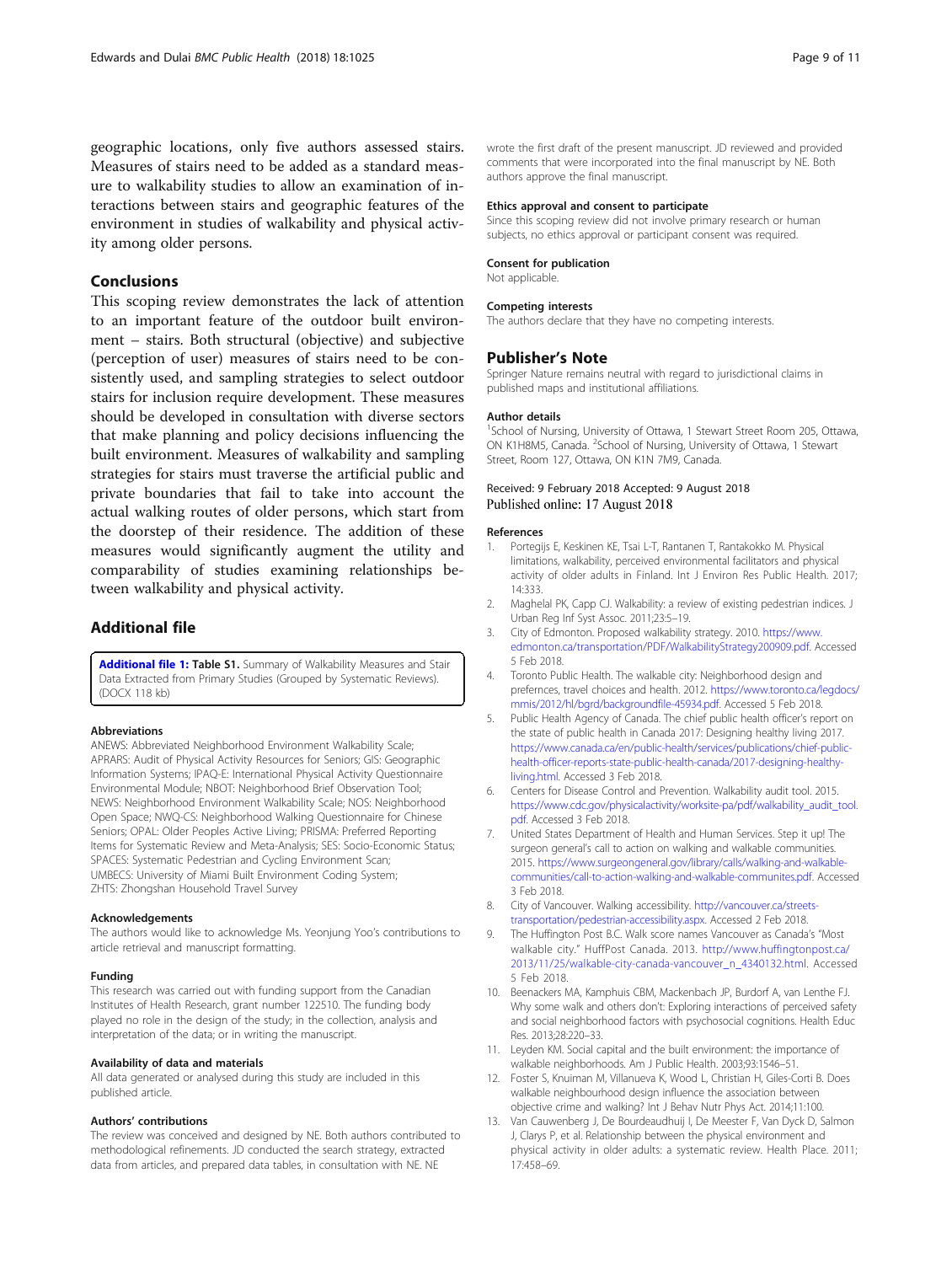- <span id="page-9-0"></span>14. Clarke PJ. The role of the built environment and assistive devices for outdoor mobility in later life. J Gerontol Ser B. 2014;69(Suppl 1):S8–15.
- 15. Rosenberg DE, Huang DL, Simonovich SD, Belza B. Outdoor built environment barriers and facilitators to activity among midlife and older adults with mobility disabilities. The Gerontologist. 2013;53:268–79.
- 16. Yang H-Y, Sanford JA. Home and community environmental features, activity performance, and community participation among older adults with functional limitations. J Aging Res. 2012;2012 [https://doi.org/10.1155/2012/](https://doi.org/10.1155/2012/625758) [625758](https://doi.org/10.1155/2012/625758).
- 17. Paul P, Carlson SA, Carroll DD, Berrigan D, Fulton JE. Walking for transportation and leisure among U.S. adults—National Health Interview Survey 2010. J Phys Act Health. 2015;12(6 Suppl 1):S62–9.
- 18. Public Health Agency of Canada. Age-friendly rural and remote communities: A guide. 2007. [http://www.phac-aspc.gc.ca/seniors-aines/alt](http://www.phac-aspc.gc.ca/seniors-aines/alt-formats/pdf/publications/public/healthy-sante/age_friendly_rural/AFRRC_en.pdf)[formats/pdf/publications/public/healthy-sante/age\\_friendly\\_rural/AFRRC\\_en.](http://www.phac-aspc.gc.ca/seniors-aines/alt-formats/pdf/publications/public/healthy-sante/age_friendly_rural/AFRRC_en.pdf) [pdf](http://www.phac-aspc.gc.ca/seniors-aines/alt-formats/pdf/publications/public/healthy-sante/age_friendly_rural/AFRRC_en.pdf). Accessed July 15, 2018.
- 19. Public Health Agency of Canada. Age-friendly communities in Canada: Community implementation guide - Toolbox. 2012. [https://www.canada.ca/](https://www.canada.ca/content/dam/canada/health-canada/migration/healthy-canadians/publications/healthy-living-vie-saine/age-friendly-communities-toolbox-2012-collectivites-amies-aines-boite-outils/alt/pub-eng.pdf) [content/dam/canada/health-canada/migration/healthy-canadians/](https://www.canada.ca/content/dam/canada/health-canada/migration/healthy-canadians/publications/healthy-living-vie-saine/age-friendly-communities-toolbox-2012-collectivites-amies-aines-boite-outils/alt/pub-eng.pdf) [publications/healthy-living-vie-saine/age-friendly-communities-toolbox-](https://www.canada.ca/content/dam/canada/health-canada/migration/healthy-canadians/publications/healthy-living-vie-saine/age-friendly-communities-toolbox-2012-collectivites-amies-aines-boite-outils/alt/pub-eng.pdf)[2012-collectivites-amies-aines-boite-outils/alt/pub-eng.pdf.](https://www.canada.ca/content/dam/canada/health-canada/migration/healthy-canadians/publications/healthy-living-vie-saine/age-friendly-communities-toolbox-2012-collectivites-amies-aines-boite-outils/alt/pub-eng.pdf) Accessed July 15, 2018.
- 20. Boyé NDA, Mattace-Raso FUS, Van der Velde N, Van Lieshout EMM, De Vries OJ, Hartholt KA, et al. Circumstances leading to injurious falls in older men and women in the Netherlands. Injury. 2014;45:1224–30.
- 21. Timsina LR, Willetts JL, Brennan MJ, Marucci-Wellman H, Lombardi DA, Courtney TK, et al. Circumstances of fall-related injuries by age and gender among community-dwelling adults in the United States. PLoS One. 2017;12: e0176561.
- 22. Blazewick DH, Chounthirath T, Hodges NL, Collins CL, Smith GA. Stair-related injuries treated in United States emergency departments. Am J Emerg Med. 2017; [https://doi.org/10.1016/j.ajem.2017.09.034.](https://doi.org/10.1016/j.ajem.2017.09.034)
- 23. Jung HY, Kim SH, Lee SC, Kim S, Cho GC, Kim MJ, et al. Relating factors to severe injury from outdoor falls in older people. Geriatr Gerontol Int. 2017; 18:80–7.
- 24. Hornyak V, Brach JS, Wert DM, Hile E, Studenski S, VanSwearingen JM. What is the relation between fear of falling and physical activity in older adults? Arch Phys Med Rehabil. 2013;94:2529–34.
- 25. Jefferis BJ, Iliffe S, Kendrick D, Kerse N, Trost S, Lennon LT, et al. How are falls and fear of falling associated with objectively measured physical activity in a cohort of community-dwelling older men? BMC Geriatr. 2014; 14:114.
- 26. Nomura T. Relationship between fear of falling, physical activity, and healthrelated quality of life in elderly daycare service users. Asian J Occup Ther. 2017;13:41–6.
- 27. Feuillet T, Charreire H, Menai M, Salze P, Simon C, Dugas J, et al. Spatial heterogeneity of the relationships between environmental characteristics and active commuting: towards a locally varying social ecological model. Int J Health Geogr. 2015;14:12.
- 28. Pliakas T, Hawkesworth S, Silverwood RJ, Nanchahal K, Grundy C, Armstrong B, et al. Optimising measurement of health-related characteristics of the built environment: comparing data collected by foot-based street audits, virtual street audits and routine secondary data sources. Health Place. 2017; 43:75–84.
- 29. Rollings KA, Wells NM, Evans GW. Measuring physical neighborhood quality related to health. Behav Sci Basel Switz. 2015;5:190–202.
- 30. Grasser G, Van Dyck D, Titze S, Stronegger W. Objectively measured walkability and active transport and weight-related outcomes in adults: a systematic review. J Public Health. 2013;58:615–25.
- 31. Gray JA, Zimmerman JL, Rimmer JH. Built environment instruments for walkability, bikeability, and recreation: disability and universal design relevant? Disabil Health J. 2012;5:87–101.
- 32. Orstad SL, McDonough MH, Stapleton S, Altincekic C, Troped PJ. A systematic review of agreement between perceived and objective neighborhood environment measures and associations with physical activity outcomes. Environ Behav. 2017;49:904–32.
- 33. Lawton MP. The elderly in context: perspectives from environmental psychology and gerontology. Environ Behav. 1985;17:501–19.
- 34. Stineman MG, Ross RN, Maislin G, Gray D. Population-based study of home accessibility features and the activities of daily living: clinical and policy implications. Disabil Rehabil. 2007;29:1165–75.
- 35. Smith M, Hosking J, Woodward A, Witten K, MacMillan A, Field A, et al. Systematic literature review of built environment effects on physical activity and active transport – an update and new findings on health equity. Int J Behav Nutr Phys Act. 2017;14:158.
- 36. Jacobs JV. A review of stairway falls and stair negotiation: lessons learned and future needs to reduce injury. Gait Posture. 2016;49:159–67.
- 37. Moher D, Liberati A, Tetzlaff J, Altman DG, Group TP. Preferred reporting items for systematic reviews and meta-analyses: the PRISMA statement. PLoS Med. 2009;6:e1000097.
- 38. Barnett DW, Barnett A, Nathan A, Van Cauwenberg J, Cerin E. Built environmental correlates of older adults' total physical activity and walking: a systematic review and meta-analysis. Int J Behav Nutr Phys Act. 2017;14:103.
- 39. Cerin E, Nathan A, van Cauwenberg J, Barnett DW, Barnett A. The neighbourhood physical environment and active travel in older adults: a systematic review and meta-analysis. Int J Behav Nutr Phys Act. 2017;14:15.
- 40. Van Holle V, Deforche B, Van Cauwenberg J, Goubert L, Maes L, Van de Weghe N, et al. Relationship between the physical environment and different domains of physical activity in european adults: a systematic review. BMC Public Health. 2012;12:807.
- 41. Zapata-Diomedi B, Veerman JL. The association between built environment features and physical activity in the Australian context: a synthesis of the literature. BMC Public Health. 2016;16:484.
- 42. McCormack GR, Shiell A. In search of causality: a systematic review of the relationship between the built environment and physical activity among adults. Int J Behav Nutr Phys Act. 2011;8:125.
- 43. Renalds AM, Smith THM, Hale PJ. A systematic review of built environment and health. Fam Community Health. 2010;33:68–78.
- 44. Bagley MN, Mokhtarian PL. The impact of residential neighborhood type on travel behavior: a structural equations modeling approach. Ann Reg Sci Heidelb. 2002;36:279–97.
- 45. Cao J. Exploring causal effects of neighborhood type on walking behavior using stratification on the propensity score. Environ Planning A. 2010; 42:287–504.
- 46. Greenwald M, Boarnet M. Built environment as determinant of walking behavior: analyzing nonwork pedestrian travel in Portland. Oregon Transp Res Rec J Transp Res Board. 1780;2001:33–41.
- 47. Tanaka T, Tanaka K, Suyama K, Honda S, Senjyu H, Kozu R. A comparison of objective physical activity, muscle strength, and depression among community-dwelling older women living in sloped versus non-sloped environments. J Nutr Health Aging. 2016;20:520–4.
- 48. De Bourdeaudhuij I, Sallis JF, Saelens BE. Environmental correlates of physical activity in a sample of Belgian adults. Am J Health Promot. 2003;18:83–92.
- 49. Bourdeaudhuij ID, Teixeira PJ, Cardon G, Deforche B. Environmental and psychosocial correlates of physical activity in Portuguese and Belgian adults. Public Health Nutr Camb. 2005;8:886–95.
- 50. Kerr J, Carlson JA, Sallis JF, Rosenberg D, Leak CR, Saelens BE, et al. Assessing health-related resources in senior living residences. J Aging Stud. 2011;25:206–14.
- 51. Koh PP, Leow BW, Wong YD. Mobility of the elderly in densely populated neighbourhoods in Singapore. Sustain Cities Soc. 2015;14(Suppl C):126–32.
- 52. Tsai L-T, Rantakokko M, Portegijs E, Viljanen A, Saajanaho M, Eronen J, et al. Environmental mobility barriers and walking for errands among older people who live alone vs with others. BMC Public Health. 2013;13:1054.
- 53. Tiedemann AC, Sherrington C, Lord SR. Physical and psychological factors associated with stair negotiation performance in older people. J Gerontol Ser A. 2007;62:1259–65.
- 54. Clarke P, Ailshire JA, Bader M, Morenoff JD, House JS. Mobility disability and the urban built environment. Am J Epidemiol. 2008;168:506–13.
- 55. Hajna S, Dasgupta K, Halparin M, Ross NA. Neighborhood walkability: field validation of geographic information system measures. Am J Prev Med. 2013;44:e55–9.
- 56. Mackenbach JD, Rutter H, Compernolle S, Glonti K, Oppert J-M, Charreire H, et al. Obesogenic environments: a systematic review of the association between the physical environment and adult weight status, the SPOTLIGHT project. BMC Public Health. 2014;14:233.
- 57. Ding D, Gebel K. Built environment, physical activity, and obesity: what have we learned from reviewing the literature? Health Place. 2012;18:100–5.
- 58. Feng J, Glass TA, Curriero FC, Stewart WF, Schwartz BS. The built environment and obesity: a systematic review of the epidemiologic evidence. Health Place. 2010;16:175–90.